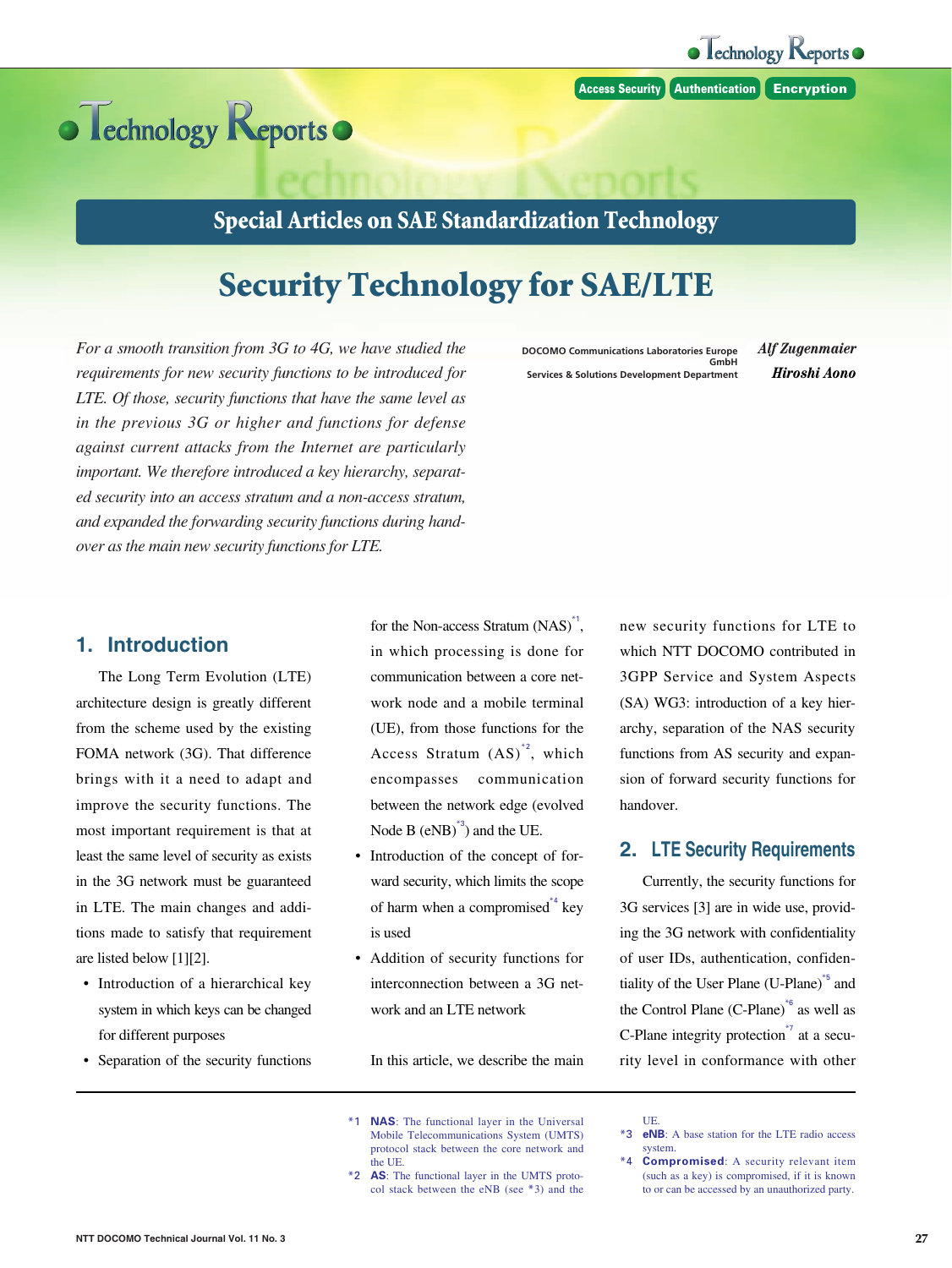international standards.

There are four main requirements for security functions in LTE:

- Provide at least the same level of security as the 3G network without affecting user convenience.
- Provide defense against current attacks from the Internet.
- The security functions provided by LTE shall not affect the step-wise transition from 3G to LTE.
- Allow continued used of the Universal Subscriber Identity Module  $\text{(USIM)}^{*8}$ .

The latter two are satisfied by reusing the 3GPP Authentication and Key Agreement (3GPP AKA)\*9 mechanism.

The security requirements for the evolved packet core, i.e., the LTE core network, can be satisfied by applying Network Domain Security (NDS)<sup>\*10</sup> on the IP layer as standardized in TS33.210 [4], in the same way as for 3G.

However, because some of the Radio Network Controller (RNC) functions are integrated into the eNB in LTE, the 3G security architecture cannot be re-used as-is for the radio access network in LTE. Specifically, eNB stores the key for encryption and integrity protection only while the UE is in the connected state. Thus, for example, the key for acting on the signal message is not stored when the UE is not connected, unlike in 3G.

Furthermore, the eNBs in LTE may be installed in exposed locations to

- \*5 **U-Plane**: The protocol for transmitting user data. \*6 **C-Plane**: The protocol for transmitting control
- signals.
- \*7 **Integrity protection**: Security technology against communication data tempering.

ensure coverage for indoor areas such as offices and sufficient wireless capacity, a measure that is expected to increase the risk of unauthorized access to eNB. Therefore, the measures described below are specified to minimize the harm that may result when a key is stolen from an eNB.

#### **3. Key Hierarchy**

For data encryption, LTE uses a stream encryption method in which data is encrypted by taking an exclusive OR  $(XOR)^{11}$  of the data and key stream<sup>\*12</sup> in the same way as is done in 3G. It is very important in that method that the key stream will never be reused. The algorithms used in 3G and LTE [5][6] generate a key stream of finite length. Therefore, to prevent reuse of the key stream, the key used to generate the key stream is changed regularly, e.g. when connecting to a net-

work or during handovers, etc. In the 3G network, execution of AKA is necessary to generate that key. Executing AKA may take several hundreds of milliseconds for key computation on the USIM and for connection to the Home Subscriber Server (HSS)<sup>\*13</sup>, so a function that allows key updating without executing AKA must be added to achieve a higher data rate as in LTE.

In addition, to minimize the harm that may result if one of the keys used for encryption or integrity protection becomes compromised, it is desirable that the same key isn't stored and used at multiple locations on the network. To solve that issue in LTE, we introduced a hierarchical key system (**Figure 1**).

In the same way as for the 3G network, the USIM and Authentication Center  $(AuC)^{4}$  share secret information (key K) in advance.

• When AKA is executed for mutual



**Figure 1 Hierarchical keys and method for key generation between entities in LTE**

\*8 **USIM**: An application on an IC card to persistently store subscriber information such as configuration and authentication data as well as subscriber defined information such as phone numbers.

\*9 **3GPP AKA**: A 3GPP protocol for mutually

authenticating network and USIM and for sharing temporary keys for encryption and integrity protection.

\*10 **NDS**: Security between the nodes within a network domain.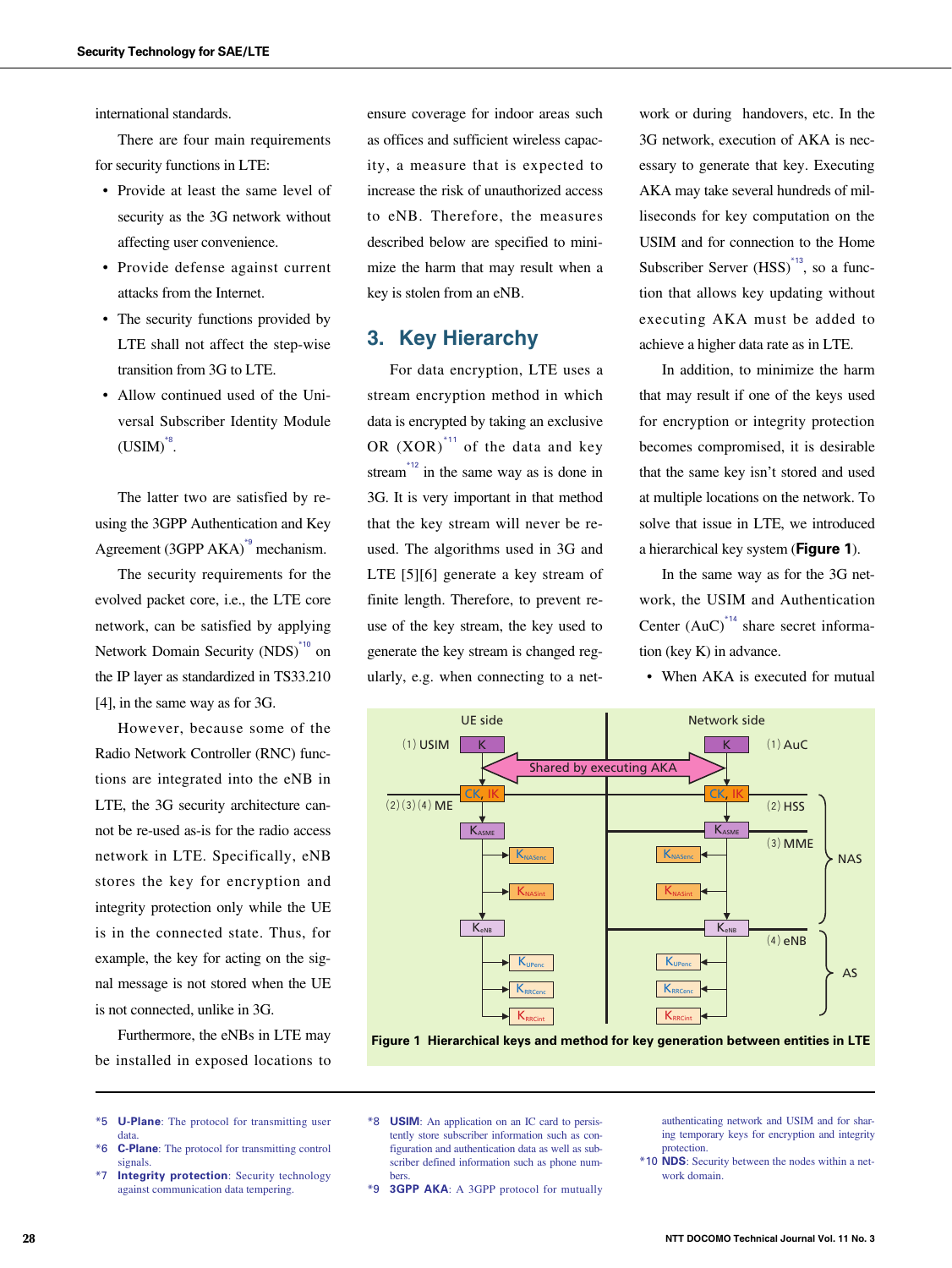authentication by the network and user, key CK for encryption and key IK for integrity protection are generated and respectively passed from USIM to Mobile Equipment (ME) and from AuC to HSS.

- ME and HSS generate  $K_{ASME}$  from the key pair CK and IK using a key generation function that is based on the ID of the visited network. By establishing the correspondence of that key, HSS guarantees that this  $K_{ASME}$  can be used only by the visited network.  $K_{\text{asym}}$  is transferred from the HSS to the Mobility Management Entity (MME)\*15 of the visited network to serve as basic information on the key hierarchy.
- The  $K_{NASene}$  key for NAS protocol encryption between the UE and the MME and the  $K_{NASint}$  key for integrity protection are generated from the  $K_{ASME}$ .
- When the UE is connected to the network, MME generates the  $K_{\text{NBR}}$ key and passes it to the eNB. From this  $K_{\text{NBS}}$ , the  $K_{\text{UPP2C}}$  key for U-Plane encryption, the  $K_{\text{RRCence}}$  key for Radio Resource Control (RRC) encryption and the  $K_{RRCint}$  key for integrity protection are generated.

## **4. Separation of AS and NAS Security Functions**

Because it is assumed that a large volume of data can be transmitted only when the UE is connected, the LTE network establishes security associations.<sup>16</sup>

is done by performing a bit-wise XOR of the

between the UE and eNB only for UEs that are connected. Accordingly, for UEs in idle mode, there is no need to preserve state in an eNB. Because NAS messages are exchanged with idle mode UEs, NAS security associations are established between the UE and core network nodes, i.e. the MME.

After UE authentication, the MME retains the K<sub>ASME</sub>, which is the topmost key of the key hierarchy in the visited network. The NAS security mode command negotiates the encryption and integrity protection algorithms for NAS communication using  $K_{NASene}$  and  $K_{NASint}$ keys. At this point, the MME must determine from which UE the authentication request message arrived in order to find the correct keys to use for decryption and to verify the data integrity. However, the UE ID (International Mobile Subscriber Identity (IMSI)) should be protected in the radio area, so a temporary ID called the Global Unique Temporary Identity  $(GUTI)<sup>*17</sup>$  was introduced in the LTE to identify the UE instead of using the IMSI. This GUTI is changed periodically, so it is not possible to trace which GUTI the UE is using.

As soon as the UE enters the connected state, the eNB switches on the AS protection functions with the AS security mode command. Afterwards, AS security is applied to all communication between the UE and the eNB. The algorithm used for AS is negotiated independently from the algorithm used

plaintext data with a pseudo-random number. The pseudo-random number generated by stream encryption is called a key stream.

for NAS. In countries that do not allow encryption, it is possible to negotiate a mode that does not provide security through encryption.

In the LTE, encryption and integrity protection algorithms based on Snow 3G<sup>\*18</sup> and Advanced Encryption Standard (AES)\*19 are standardized. While those two algorithms each provide full security, two standard algorithms that differ in basic structure are used in 3GPP so that even if one algorithm is broken, the other can be used for continued secure use of the LTE system.

### **5. Handover Security**

Installation of an eNB in an exposed location creates a high risk of unauthorized access to it, so adequate security is required. To achieve that, the concept of forward security was introduced to LTE. Here, forward security means that, without knowledge of  $K_{\text{ASME}}$ , even with knowledge of the  $K_{\text{SMB}}$ that is shared by the UE and the current eNB, computational complexity prevents guessing the future  $K_{\text{eNRs}}$  which will be used between the UE and eNBs to which the UE will connect in the future. Thus, the encryption will not be broken.

The model for key transmission at handover in LTE is shown in **Figure 2**. When the initial AS security context is shared by UE and eNB, MME and UE must respectively generate the  $K_{\text{N-B}}$  and the Next-hop parameter<sup> $*20$ </sup> (hereinafter referred to as "NH").  $K_{\text{eNB}}$  and NH are

visiting information.

<sup>\*11</sup> **XOR**: A logical computational operation in which the value of the given input is taken as true when there is an odd number of true bits and false when there is an even number of true bits. \*12 **Key stream**: In stream encryption, encryption

<sup>\*13</sup> **HSS**: A subscriber information database in a 3GPP mobile communication network; it manages authentication information and network

<sup>\*14</sup> **AuC**: A logical node in 3GPP for storing user authentication data and other data related to security.

<sup>\*15</sup> **MME**: A logical node for mobility management and control.